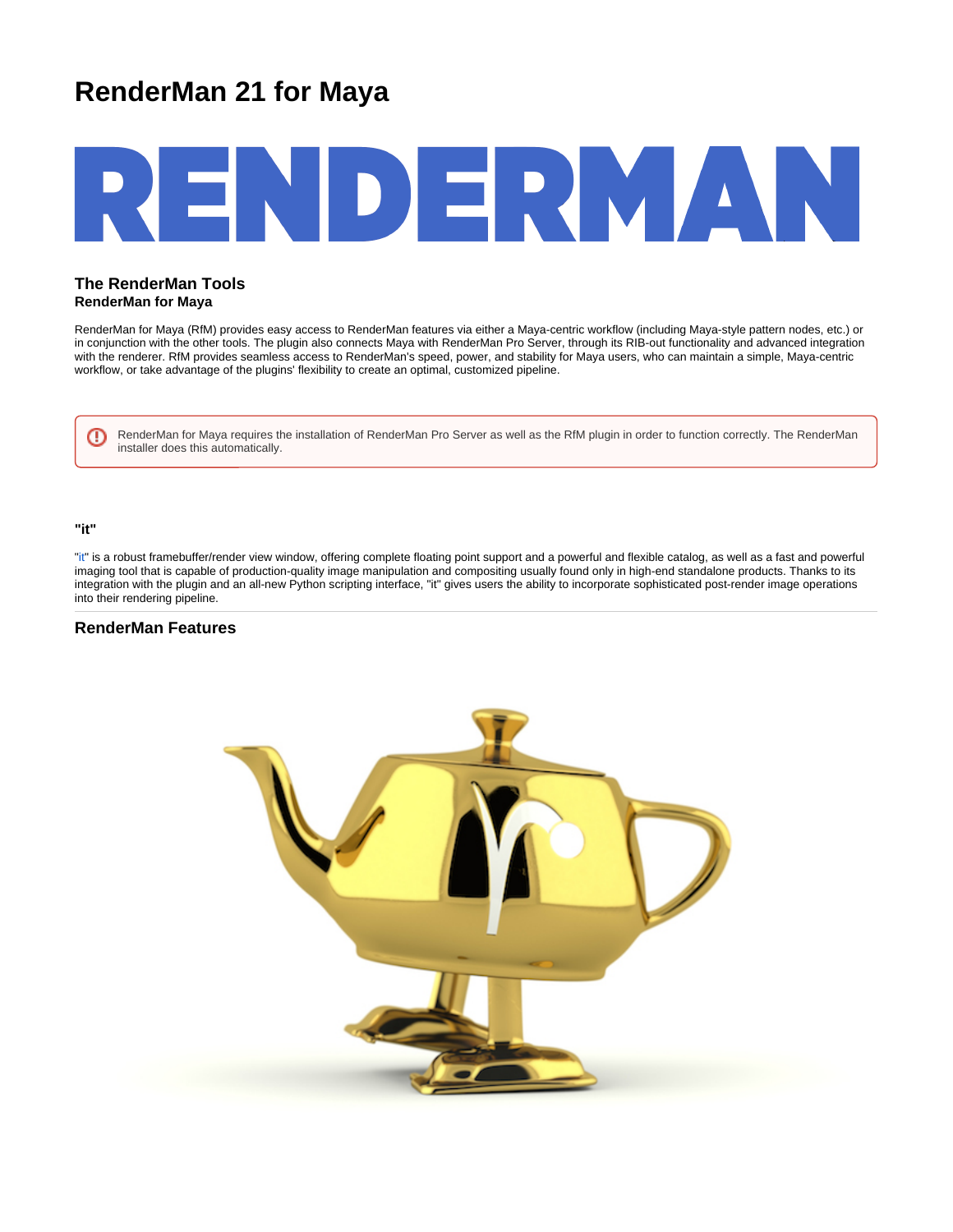RenderMan for Maya supports advanced rendering features that are not native to Maya. Because these advanced features are not supported directly by Maya, RfM provides its own techniques for creating and controlling these effects. These techniques are usually as simple as attaching and configuring RenderMan-specific attributes to geometry, lights, and/or materials. Photo Realistic RenderMan (PRMan) is designed to be fast and easy to use while generating production-quality renders and global illumination works out of the box and interactive rendering provides rapid iteration for artists.

# Analytic Area Lights

O

Area Lights are a powerful way to create physically accurate lighting while optimizing sampling budgets and, in turn, performance. PRMan's [area lights](https://rmanwiki.pixar.com/display/REN/Lighting) sup port [light filters,](https://rmanwiki.pixar.com/display/REN/Light+Filters) as well as light-linking, groups, per-group AOVs, and IES profiles and portals.

With the UI changes in Maya 2016.5, you must set your Viewport Rendering Engine to "OpenGL - Legacy" to see RenderMan Manipulators correctly. You can find this in Maya: Windows > Preferences > Display - Viewport 2.0

#### Global Illumination

Sometimes called "Indirect Illumination," RenderMan for Maya supports Global Illumination effects, subtle diffuse shading effects that are created by sampling the lighting of a scene many times from a given point. This technique can yield highly realistic results. Occlusion, which merely samples the "coverage" of a point (and is cheaper than Indirect Illumination), is also supported automatically or through the [PxrOcclusion](https://rmanwiki.pixar.com/display/REN/PxrOcclusion) Integrator.

## Volume Rendering

RfM includes PRMan's first class [volumetric](https://rmanwiki.pixar.com/display/REN/PxrVolume) rendering capabilities, enabling the creation of volumetric effects, including Maya's Fluid Effects, with full PRMan support - motion blur, multi-scattering, non-homogenous, etc.

# True Curved Surfaces

Tessellation settings are never an issue with RenderMan when rendering [NURBS](https://rmanwiki.pixar.com/display/REN/NURBS) and [subdivision](https://rmanwiki.pixar.com/display/REN/Subdivision+Surfaces) surfaces. Since RenderMan renders true curved surfaces, NURBS and subdivision surfaces will never have faceting artifacts. Maya's tessellation mode settings are simply ignored and the benefits of RenderMan are immediately realized.

#### Subsurface Scattering

RenderMan for Maya supports subsurface scattering, an important effect for realistically rendering translucent materials, like skin, flesh, fat, fruits, milk, marble, and many others. Subsurface scattering is responsible for effects like color bleeding inside materials, or the diffusion of light across shadow boundaries. RfM includes support for ray-traced subsurface scattering through materials shipped with RenderMan.

#### Secondary Outputs

RenderMan for Maya supports secondary outputs (AOVs, or Arbitrary Output Variables), which can be any arbitrary information contained in a shader. Users may also take advantage of Light Path Expressions (LPE) for powerful control over outputs.

#### Studio Quality RenderMan Shaders

RenderMan ships with the same [shaders](https://rmanwiki.pixar.com/display/REN/PxrSurface) use by Pixar on their feature films. This allows artists to bring the full power of RenderMan to their projects, providing a higher level of control than what is possible using Maya's built in materials.

#### Ri Procedurals

As the foundation of a RIB-based pipeline, RenderMan for Maya supports all manner of procedurals. Additionally, RenderMan for Maya provides simple support for procedurals via a MEL script attribute either on a shared geometric attributes node or directly on a transform or shape node.

# **Down the Pipe(line)**

RenderMan for Maya is one piece of a potentially sophisticated production pipeline. In order to get your work from script-to-screen you may need more, and that is where Tractor and RenderMan Pro Server enters the picture. By implementing RfM in concert with Tractor and RenderMan Pro Server (RPS), users can achieve a seamlessly integrated rendering workflow from desktop to renderfarm.